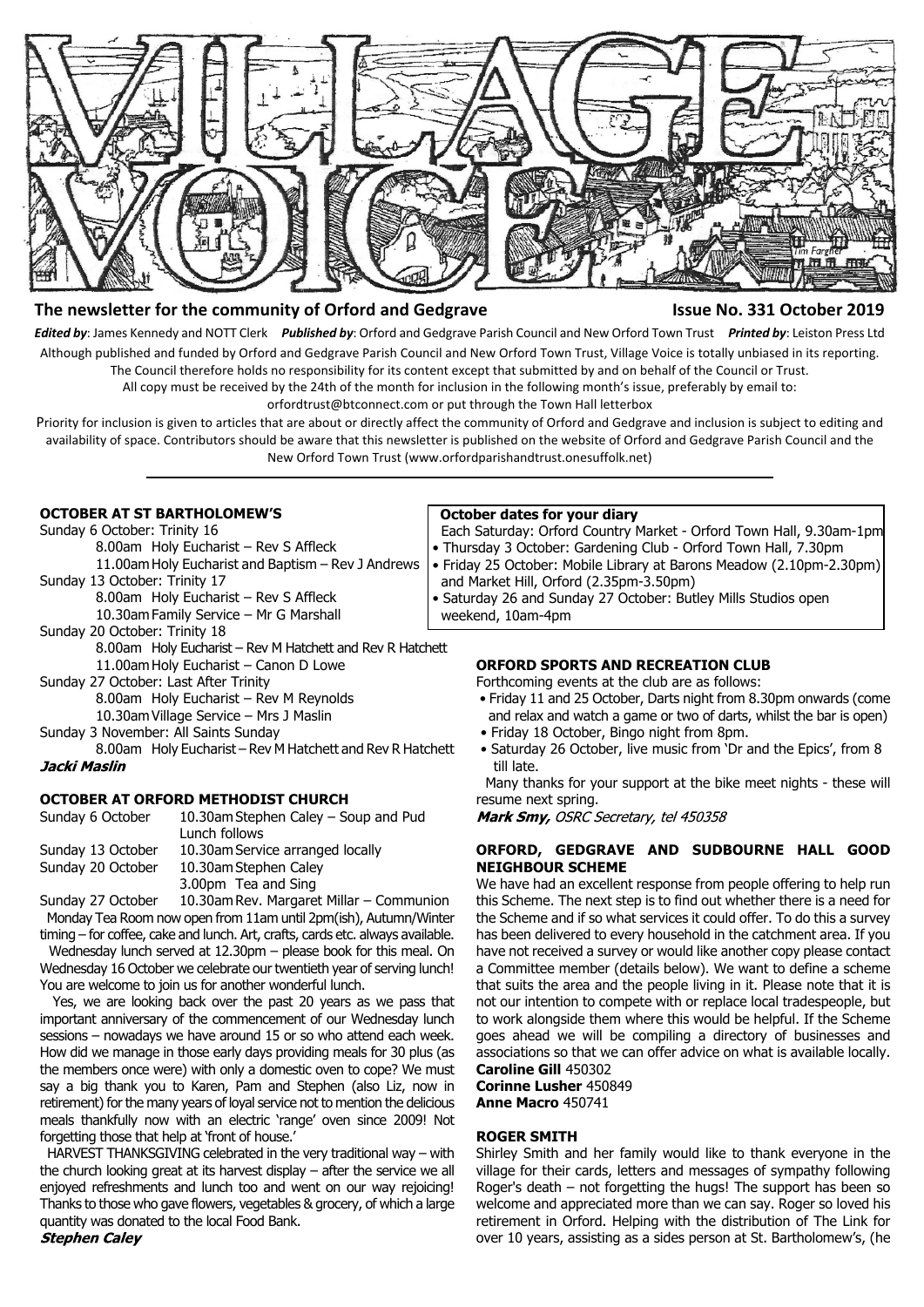was very efficient with the Hoover on the monthly cleaning rota!) and so enjoyed talking to all the visitors. Thanks also for the generous donations to the two chosen charities. Thank you again. **Shirley Smith** 

# **ORFORD STOCKS**

For many years the ancient Orford stocks were available for all to see in St Bartholomew's Church. They date from the late sixteenth century and were in a very fragile state having sat for some time in a rather damp cupboard in the Town Hall after their removal from the Church. In 2016, the New Orford Town Trust, to whom they belong, asked Orford Museum to organise their restoration and local craftsman, Dick Murphy, came to the rescue. He did a wonderful job using ancient oak to replace rotten wood and special, hand-made nails where needed. There had also been an earlier, disastrous, restoration, most of which had to be reversed.

 Both the New Orford Town Trust and Orford Museum had hoped that they would then go back into the Church so that Orford residents and visitors alike could see them free of charge. Unfortunately, the Parochial Church Council felt it necessary to apply for a faculty (even though they will not be fixed) which has been refused on the grounds that the Diocesan authorities do not consider the Church to be a suitable location and that there is no documentary evidence for them having been there before. They have cited no other objections and we are considering appealing against this decision. Several residents have told us that they were, undoubtedly, in the church in the past and we would be most grateful, therefore, if anyone else who could confirm this would get in touch either with Orford Museum (orfordmuseum@btconnect.com) or the Clerk at the New Orford Town Trust (orfordtrust@btconnect.com). Of course, any documentary or photographic evidence would be very much appreciated.

**Elizabeth Spinney**, Chairman, Orford Museum

## **THANK YOU FROM THE ORFORD FIRE STATION**

On behalf of the crew of Orford Fire Station I would like to thank all who contributed to our collection held on 24 August in Orford. We collected £158.22 in aid of The Firefighters Charity.

**Neil Jacobs, Orford Fire Station, Suffolk Fire and Rescue Service** 

## **PLANTS FOR MACMILLAN STALL AT THE ORFORD FLOWER SHOW**

Huge thanks to everyone who stopped by the stall and made a donation for my produce at the show. All home grown – a variety of cuttings – grasses – pelargoniums – succulents – and chilli plants. My good friend Nik Jones donated bags of selected chilli fruits he'd grown – and we sold out!

 By happy accident the MD of Macmillan found our stall and made a donation too. Nearly all the produce sold and we raised over  $£160 -$ thank you all!<br>Trevor Martin

## **CHRISTMAS BAZAAR AT ST BARTHOLOMEW'S CHURCH**

You might recall that I put a request into the Village Voice in the summer for you to save any puzzles that you had finished with for donation to the Christmas bazaar. I would now be grateful if you contact me regarding delivery or collection of any puzzles you may have on 01394 459959, or drop off at Bridles End, Peacocks Pyghtle in Orford. Here's hoping for a bumper 'crop'! Thank you all kindly.

### **Sheila Stoker**

# **SUFFOLK MOBILE LIBRARY**

The mobile library comes to Orford every four weeks. It parks up at Barons Meadow from 2.10pm-2.30pm and in the Market Square from 2.35pm-3.50pm. Dates for this year are as follows: Friday 25 October Friday 22 November

Friday 20 December

#### **ORFORD AND DISTRICT GARDENING CLUB**

Our next open event:

Talk topic: Making the most of Autumn Speaker: Susie - Owner of Katie's Garden, Ipswich Venue: Orford Town Hall Back Room Date and time: Thursday 3 October, 7.30 pm

 Susie is going to talking to us about late perennial planting, how to have lovely surprises for Spring and preparing our gardens for winter. There will be plants to buy.

Visit to Ladybird Nursery

 In early September, around 25 members toured Ladybird Nursery where Bob Booker, the recently retired owner, told us their story and showed us all the work they do in the background. Apparently they sell 650,000 plants each year retail! Bob explained to us how the irrigation systems work in the greenhouses and how the computer controls the temperature using thermal blinds and electronic venting. He demonstrated their three generations of seeding machines. 40,000 of their plants are grown by them from seed. We saw how their composting material comes in, is directed through various pieces of equipment and into the plug containers or pots as they grow on from the seed. A big band of staff then pot them on. In the Spring each year they employ 14 staff. We hadn't realised it was such a big and complex operation!

 In the propagation greenhouse we saw the stock plants which are used for cuttings and how they are protected from bugs of various types. They take 150,000 each year to grow on for us. Bob's daughter and her husband now do the day-to-day running of the nursery and they will continue the work of the two earlier generations since the 1980s. It is a wonderful example of a business responding to the needs and demands of the marketplace. Then we all either had a delicious tea at the Crown or supper at the Golden Key in Snape. We'd like to thank all those businesses for making the events so memorable.<br>Still in 2019...

 Saturday afternoon, 3pm, 9 November, Bob Flowerdew 'No Work Gardening'. Members tickets @ £7.50 via the Gardening Club and non-members from Orford Craft Centre @ £12.50.

Followed by a delicious afternoon tea!

Polly Sharkey, creativefutures98@btinternet.com, 01394 450959

## **ORFORD COUNTRY MARKET**

Happy recent Harvest Moon! Wasn't it bright and beautiful. Hello everyone and welcome to the news of the Orford Country Market. Autumn has arrived, the leaves are turning, time to pull out the rake! But please leave time to come visit us on Saturdays from 9.30am-1pm, at Orford Town Hall! Speciality items await you, whether it be savouries, a new knitted hat, a jewellery gift or fresh farm eggs.

 Your local chicken owner has fresh, free range eggs for your cooking needs! She has 5 different breeds, Bluebell, Speckledy, Rhode-rock, Cuvee Man and Suffolk Stars. The lucky birds have the run of the gardens!

 Not to be clucked at, try the quail eggs as well! Fun for kids and husbands to peel! She has two breeds, the Japanese Quail and Red Quail. The birds lay different colour eggs and the Red Quail, lays smaller eggs. They live in two enclosed runs.

 Please pop in and enjoy a coffee, a bap and social banter. **Susan East**, Committee member

#### **THE PENINSULA PRACTICE OCTOBER NEWSLETTER**

After our successful consultation meetings the proposal for merging the two surgeries was sent to the Care Commissioning Group mid-September. We expect to hear a decision by the end of October.

 Please remember everybody is welcome to attend the Wellbeing and Health event on Thursday 10 October from 14.00 to 17.30 at Hollesley Village Hall. Along with a walk in flu clinic there will be a host of interactive stands and information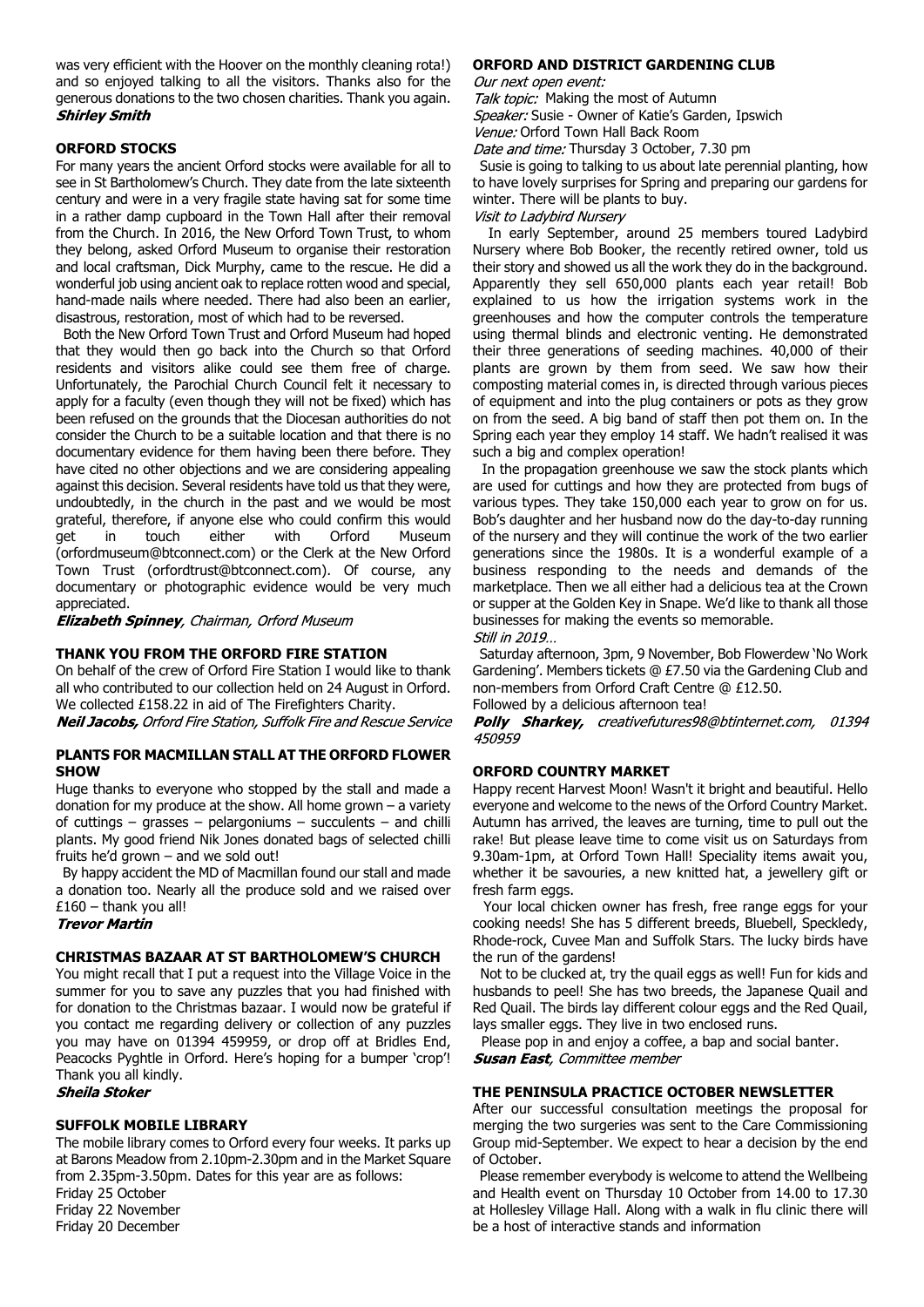#### GP STAFF MEETING & CLOSURE DATES

 Staff meeting Wednesday 2 October 13.30 to 16.00. Phone calls accepted during this period.

 The surgery will closed on Thursday 10 October at 13.00. Please contact NHS 111 when the surgery is closed.

## **AUGUST BANK HOLIDAY EXHIBITION AT THE GREAT HOUSE GALLERY, ORFORD**

We are delighted to report that we have collected £800 for the St Bartholomew's Church organ fund through generous donations, selling preview evening tickets plus tea, coffee, and cake sales over this wonderful hot sunny weekend. The Preview evening held on Friday 23 August in the garden was well attended with much Prosecco consumed, serenaded in style by Nick Raison on the piano.

 Comments: 'Another lovely evening, interesting art and a superb location'. The gallery was open to the public for 3 days exhibiting local work by Sudbourne Print Makers, Butley Mills Studio and associated artists. In total we sold 40 pieces of art and sculpture. Thank you to everyone who supported the event.

**Fiona Gerard** 

## **BUTLEY MILLS STUDIOS OPEN WEEKEND**

Clock House Arts invites you to Butley Mills Studios open weekend on Saturday 26 and Sunday 27 October 2019 from 10am-4pm. Come see the open studios/biennial art exhibition and look around the iconic foundry. Mill Lane, Butley, IP12 3PZ, www.butleymillsstudios.org

#### **Jennifer Hall**

## **ORFORD AND SUDBOURNE W.I. DAY TRIP TO NORWICH**

Thursday 14 November 2019. Pickups in Sudbourne, Orford and Snape to arrive outside John Lewis about 10.30am and depart from there at 4pm. Cost £14.00 per person. To book a seat contact Louise Schofield on 01394 450108.

louiseschofield0104@gmail.com

## **OCTOBER AT THE KING'S HEAD**

As autumn settles in we at The King's Head are ready for a nice busy and relaxed period. We hope you all enjoyed the brilliant performance on 22 September by Peter Hepworth, with special guests Richard and Michelle. Peter has released a new single, 17 Sun Lane, which is available on pre-order from iTunes. It would be a big boost for this local artist if you were to pre-order it.

Our programme of events is as follows:

Wednesday 2 October - Live Music - Jigs'n'Reels- we are delighted to welcome a talented group of friends to entertain us with their take on a mix of traditional music with an Irish influence. Basically, a good excuse to get your toes tapping.

Sunday 6 October - Darts Competition - just for a bit of fun. Registration from 6.30pm with first round starting at 7.00pm. £3 per head entry and prizes for first three places. Toe the oche for a fun night out.

Saturday 12 October - Live Music - Clare Free - this highly regarded female guitarist/vocalist makes her first visit to play in Orford. This blues singer has two acclaimed albums and numerous international tours under her belt, she is sure to amaze us with her talent and ability.

Friday 18 October - Food Theme Night - Scandinavian - Daniel Bunce has put together a real smorgasbord of Scandinavian delights for this evening, giving a great opportunity to taste a variety of food from the region. Cost will be £25 per head and pre-booking is essential. Full menu available at the pub.

Friday 25 October - Steven Lay Open Mic Night - this monthly mayhem of fun and enjoyment continues to produce a great evening of entertainment, come down and take part or just as important be part of the audience.

Thursday 31 October - 'Haunting Tales' - Paul Huntley Thomasan adult way to spend Halloween, and no need to dress up. Another in the events held with Inn Crowd brings an eerie evening of storytelling delights, sharing three classic ghost stories from some of England's finest authors. Admission will be free. Food will be available at the intermission.

Saturday 9 November - Live Music - Steve Boyce - the return of the legendary Steve Boyce playing solo, his good old-fashioned blues and rock filling every space in the King's. Always popular and definitely not to be missed.

Friday 22 November - Ouiz - Alde & Ore Estuary Partnership-the only venue to be, defending champions and keen to retain the title. This mass pub quiz is organised by AOEP and to book your place either visit the pub or book online at www.aoetrust.org. At £5 per head for the quiz and a celebrity quiz master – great value and a good cause. Free food will be served throughout the quiz.

 We are also involved in another event, along with the Orford Running Group. On Sunday 17 November we are entering a team in to the Southwold 10K. The runners will be Hannah Purkis, Tina Moss, Sam Davis, Jamie Roberts, Mark Smy and Ian Ballantine. We will be raising money for Macmillan and running in memory of Aga Fryer. If you would like to sponsor any of the team members please approach them direct or complete the sponsorship form available at the pub. All donations are greatly received and very welcome.

 Staying on the Sports front we are re-entering the local darts league and looking for people interested in playing. Matches are on a Wednesday night throughout the winter. A nice little warm up is being organised with a little competition on Sunday 6 October, details above. Let me know if you fancy playing darts for us.

 It seems way too early to use the "C" word but… Our Christmas menu is out and we are taking bookings for groups of 8 or more. If you would like a copy drop in to the pub or email us. We do get booked up quickly so please get in touch soon to reserve your date.

 We always value your support and custom at The King's Head and Jess and the front of house team look forward to welcoming you and Dan and his kitchen team would be delighted to cook for you. Looking forward to seeing you soon.

Ian and Suzanne Ballantine, thekingsheadorford@gmail.com

## **SO YOU THOUGHT YOU KNEW SUFFOLK?**

Charity puts Suffolk quizzers to the test to protect coast from flooding

 Over a dozen of the county's favourite pubs are supporting Suffolk charity The Alde & Ore Estuary Trust in parallel pub quizzes to raise money for the Save Our Suffolk Estuary campaign.

 With over 600 people expected to compete in this significant community event on Friday 22 November, pubs and restaurants along the estuary, together with Orford Town Hall and Sudbourne Village Hall, will be joined by a host of local celebrity quizmasters to raise money for vital flood defences along the estuary.

 Questions testing participants' knowledge of the county are being set by actor, writer and comedian Max Norman who was brought up in Suffolk and plays English cricketer Bob Willis in the film 83 being released in April 2020, which tells the story of India's incredible World Cup victory in 1983.

 Event organiser Clare Greenwell, said, 'We are absolutely delighted to have the support of Max and so many local pubs and venues for an exciting evening of quizzing. It is sure to be a fun and relaxed event, with a surprise local-celebrity quizmaster at each of the venues to help repeat the fundraising success of the first Save Our Suffolk Estuary pub quiz in 2017, which raised over £40,000 for the Trust. We are determined to raise a substantial amount of money again this year to protect our beautiful Suffolk coast from flooding.'

 Generous sponsorship from local independent businesses Best of Suffolk and Pinney's of Orford will allow 100% of the pub quiz entry donations to be used to support the upgrade of vital flood defences of the River Alde & Ore. These will ensure the landscape's businesses, homes and protected wildlife are resilient to a 1-in-200 year tidal surge, like those of 1953 and 2013 which devastated the area.

 Tickets to enter are £5 per person with suggested teams of up to 8 people. Prizes have been kindly donated by Adnams and